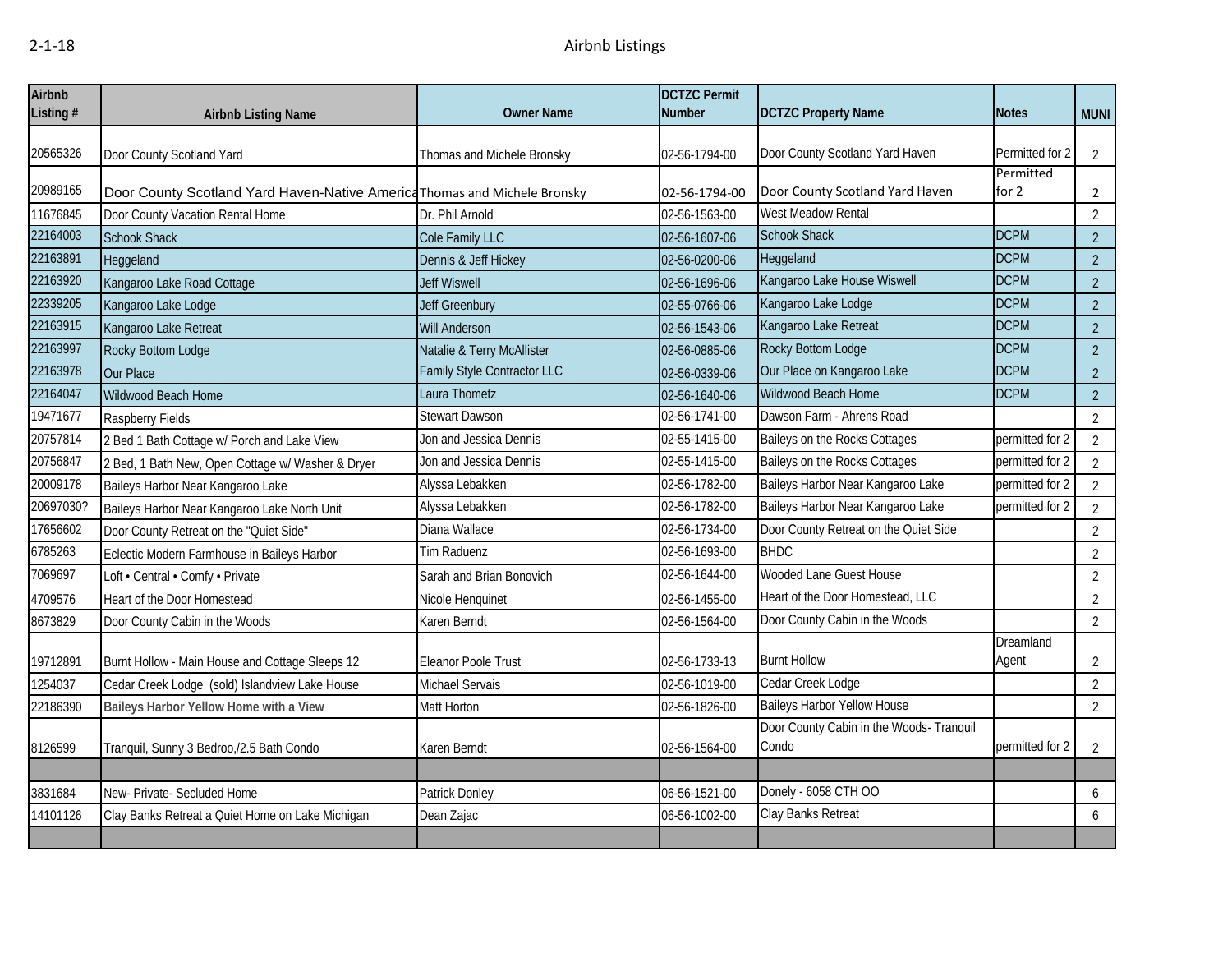|                |                                                       |                                      |               |                                                                    | permitted for<br>two units -<br>owner is<br>hedging bets<br>with three             |   |
|----------------|-------------------------------------------------------|--------------------------------------|---------------|--------------------------------------------------------------------|------------------------------------------------------------------------------------|---|
| 7340588        | The Cabin at Plum Bottom                              | Chad Luberger/ Marlyn & Pamela Moore | 08-56-1284-00 | The Treehouse at Plum Bottom/The<br>Carriage House at Plum Bottom  | listings                                                                           | 8 |
| 22011733 condo | Big discount on Landmark Resort rates on 1BR          | Jewelette Neary                      | 08-53-1817-00 | Landmark Resort- Neary                                             | permitted<br>for 2                                                                 | 8 |
| 21595419       | Big discount off Landmark Rates on beautiful<br>condo | Jewelette Neary                      | 08-53-1817-00 | Landmark Resort- Neary                                             | permitted<br>for 2                                                                 | 8 |
| 20123459       | NEW! 2BR Egg Harbor House on 2 Acres!                 | Kerri Zergoski                       | 08-56-1768-00 | Lodge 42                                                           |                                                                                    | 8 |
| 19082486       | Gorgeous Waterview overlooking the bay of green bay   | Matthew A Pidgeon                    | 08-53-1754-00 | Landmark Resort - Pidgeon - Unit 205                               |                                                                                    | 8 |
| 13606442       | Cozy Farmhouse Studio                                 | Renee Schwaller and Steve Beaudot    | 08-56-1649-00 | Farmhouse Studio                                                   |                                                                                    | 8 |
| 4950769        | The Treehouse at Plum Bottom                          | Chad Luberger/ Marlyn & Pamela Moore | 08-56-1284-00 | The Treehouse at Plum Bottom/ The<br>Carriage House at Plum Bottom | permitted for<br>two units -<br>owner is<br>hedging bets<br>with three<br>listings | 8 |
| 6677520        | Sunset Bluff Getaway in Egg Harbor                    | Michael & Christina Hauge            | 08-53-0384-00 | Sunset Bluff Condo - Unit 2- Hauge                                 |                                                                                    | 8 |
| 12896781       | Renovated! 2 Bedroom/1 ba Family Friendly Resort      | Scott & Wendy Schultz                | 08-53-1626-00 | Landmark Resort - Schultz                                          | permitted for 2                                                                    | 8 |
| 13479701       | Our Piece of the Door                                 | Roby Onan                            | 08-53-1652-00 | Landmark Resort - Our Piece of the Door -<br>Onan #3224            |                                                                                    | 8 |
| 16662817       | Cottage on the Bay                                    | Elizabeth & Mario Bernardi           | 08-56-0841-00 | Cottage on the Bay - Bernardi                                      |                                                                                    | 8 |
| 16213355       | Newly Renovated Waterview 1 Bedroom 1 bath Condo      | Christopher and Sara Spencer         | 08-53-1686-00 | Landmark Resort - Units 1225 -1220 -<br>Spencer                    | permitted for 2                                                                    | 8 |
| 16462773       | Relaxing 1 Bedroom 1 Bathroom Condo                   | Christopher and Sara Spencer         | 08-53-1686-00 | Landmark Resort - Units 1225 -1220 -<br>Spencer                    | permitted for 2                                                                    | 8 |
| 1595111        | <b>Beautiful Waterview Condo</b>                      | Kathlyn Geracie                      | 08-53-1689-00 | Landmark Resort- Beautiful Water View<br>Condo                     |                                                                                    | 8 |
| 16751564       | Leaf House Door County                                | Sean and Cami Wright                 | 08-53-1699-00 | Landmark Resort Unit 2317 - Leaf House<br>Door County              |                                                                                    | 8 |
| 15399898       | Relaxing Waterfront Door County Lake House            | Brianne & Barry Tegel                | 08-56-1707-00 | Door County Lake House Tegel                                       |                                                                                    | 8 |
| 16987204       | Relaxing Nostalgic Log Home "Green Apple Lodge"       | Patricia Culliton                    | 08-56-1715-00 | Green Apple Lodge                                                  |                                                                                    | 8 |
| 17748137       | Egg Harbor Cottage on the Waters of Green Bay         | Patti Jo Hedeen                      | 08-55-0302-00 | Sunset on Bay Shore                                                |                                                                                    | 8 |
| 17527605       | 2 Bed 2 Bath Condo w/ Pool Access                     | Will Pflum                           | 08-53-1684-00 | Landmark Resort Pflum                                              |                                                                                    | 8 |
| 2216401        | <b>Sunset Sanctuary</b>                               | Daniel & Wanda Kupsco                | 08-56-1566-06 | <b>Sunset Sanctuary</b>                                            | <b>DCPM</b>                                                                        | 8 |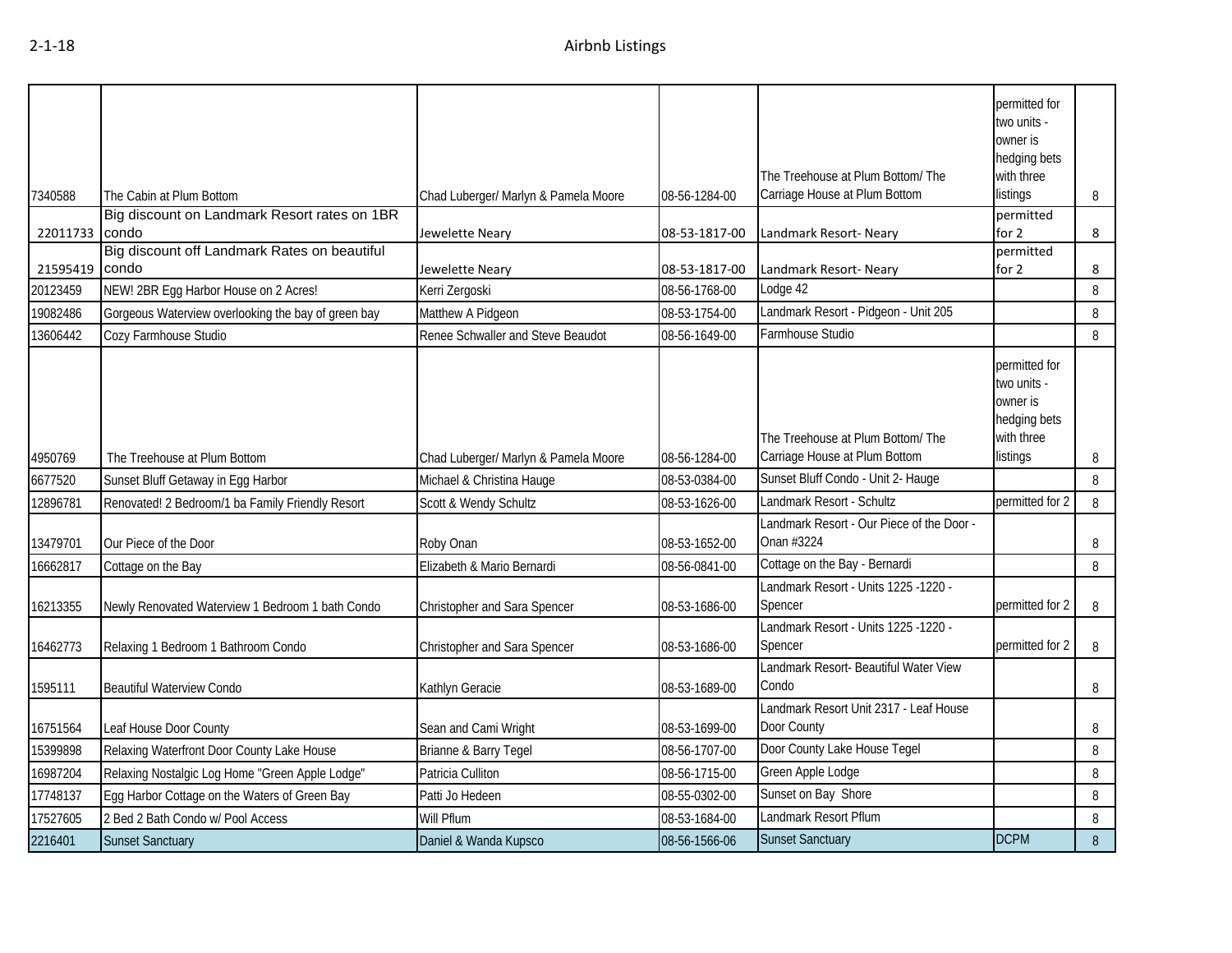| 22339046 | <b>Ohlson Chateau</b>                                           | David Ohlson - Charles Chilcote      | 08-56-0729-06 | <b>Ohlson Chateau</b>                                              | <b>DCPM</b>                                                                        | 8 |
|----------|-----------------------------------------------------------------|--------------------------------------|---------------|--------------------------------------------------------------------|------------------------------------------------------------------------------------|---|
| 22163874 | Fox Den                                                         | Robert J & Michele M Fox             | 08-56-0823-06 | Fox Den                                                            | <b>DCPM</b>                                                                        | 8 |
| 22164041 | Whitestone at the Water                                         | Sara Steinhardt & Jon Chapman        | 08-56-1316-06 | Whitestone at the Water                                            | <b>DCPM</b>                                                                        | 8 |
| 8163799  | The Cottage at Plum Bottom                                      | Chad Luberger/ Marlyn & Pamela Moore | 08-56-1284-00 | The Treehouse at Plum Bottom/ The<br>Carriage House at Plum Bottom | permitted for<br>two units -<br>owner is<br>hedging bets<br>with three<br>listings | 8 |
| 18286289 | Remodeled 1 Bed 1 Bath ADA Condo w/ Wood View                   | <b>Brian Wiegland</b>                | 08-53-1688-00 | Landmark Resort - Door County Getaways-<br>Wiegand                 | permitted for 4<br>units                                                           | 8 |
| 19123032 | O.B.P. Kornerstone Unit                                         | Claire & Frank Murphy                | 08-59-1233-00 | Off the Beaten Path                                                | permitted for 4<br>units                                                           | 8 |
| 19120828 | O.B.P. Wildside Unit                                            | Claire & Frank Murphy                | 08-59-1233-00 | Off the Beaten Path                                                | permitted for 4<br>units                                                           | 8 |
| 19117481 | O.B.P. Baliwick Unit                                            | Claire & Frank Murphy                | 08-59-1233-00 | Off the Beaten Path                                                | permitted for 4<br>units                                                           | 8 |
| 19119678 | O.B.P. Bunk Unit                                                | Claire & Frank Murphy                | 08-59-1233-00 | Off the Beaten Path                                                | permitted for 4<br>units                                                           | 8 |
| 19667912 | Ski Shore Retreat                                               | Susan Kwaterski                      | 08-56-0806-13 | Ski Shore Retreat                                                  | Dreamland<br>Agent                                                                 | 8 |
| 7989119  | Breathtaking Water View Condo                                   | Michael and Leigh Dicks              | 08-53-1554-00 | Landmark Resort - Dicks Rental                                     |                                                                                    | 8 |
| 21897513 | Beautiful Landmark Resort Condo                                 | <b>Brian Bisbee</b>                  | 08-53-1057-00 | Landmark Bisbee nits 2230 and 2202 and<br>1223                     | permitted for 3                                                                    | 8 |
| 2102521  | <b>Comfortable Condo at Beautiful Landmark Res Brian Bisbee</b> |                                      | 08-53-1057-00 | Landmark Bisbee nits 2230 and 2202<br>and 1222                     | permitted<br>for $3$                                                               | 8 |
| 18287078 | Serene 1 Bed 1 Bath Condo w/ Woods View                         | <b>Brian Wiegland</b>                | 08-53-1688-00 | Landmark Resort - Door County Getaways-<br>Wiegand                 | permitted for 4<br>units                                                           | 8 |
| 22083085 | Woodwalk Retreat                                                | Andrew and Jillaine Seefeldt         | 08-56-1834-00 | Woodwalk Retreat                                                   |                                                                                    | 8 |
| 18324472 | 1 Bed 1 Bath Condo Close to Pool and Amenities                  | Susan & Richard Geils                | 08-53-1716-00 | Landmark Geils                                                     |                                                                                    | 8 |
|          |                                                                 |                                      |               |                                                                    |                                                                                    |   |
| 17121280 | Awesome Sunset Condo                                            | Christine Crowley                    | 09-53-0549-00 | Awesome Sunset Condo - Ridgewood Condo                             |                                                                                    | 9 |
| 19113075 | Awesome Sunset Condo TOO                                        | Claire & Frank Murphy                | 09-53-1445-00 | Awesome Sunset Condo TOO                                           |                                                                                    | 9 |
| 13589290 | Egg Harbor Log Cabin                                            | Karen Berndt                         | 09-56-1646-00 | Egg Harbor Log Cabin                                               |                                                                                    | 9 |
| 13812976 | Egg Harbor Bluffwood House                                      | Claire & Frank Murphy                | 09-56-1232-00 | <b>Blluffwood House</b>                                            |                                                                                    | 9 |
| 7324007  | The Pink House                                                  | Sandra DeLegge                       | 09-56-1545-00 | The Pink House                                                     |                                                                                    | 9 |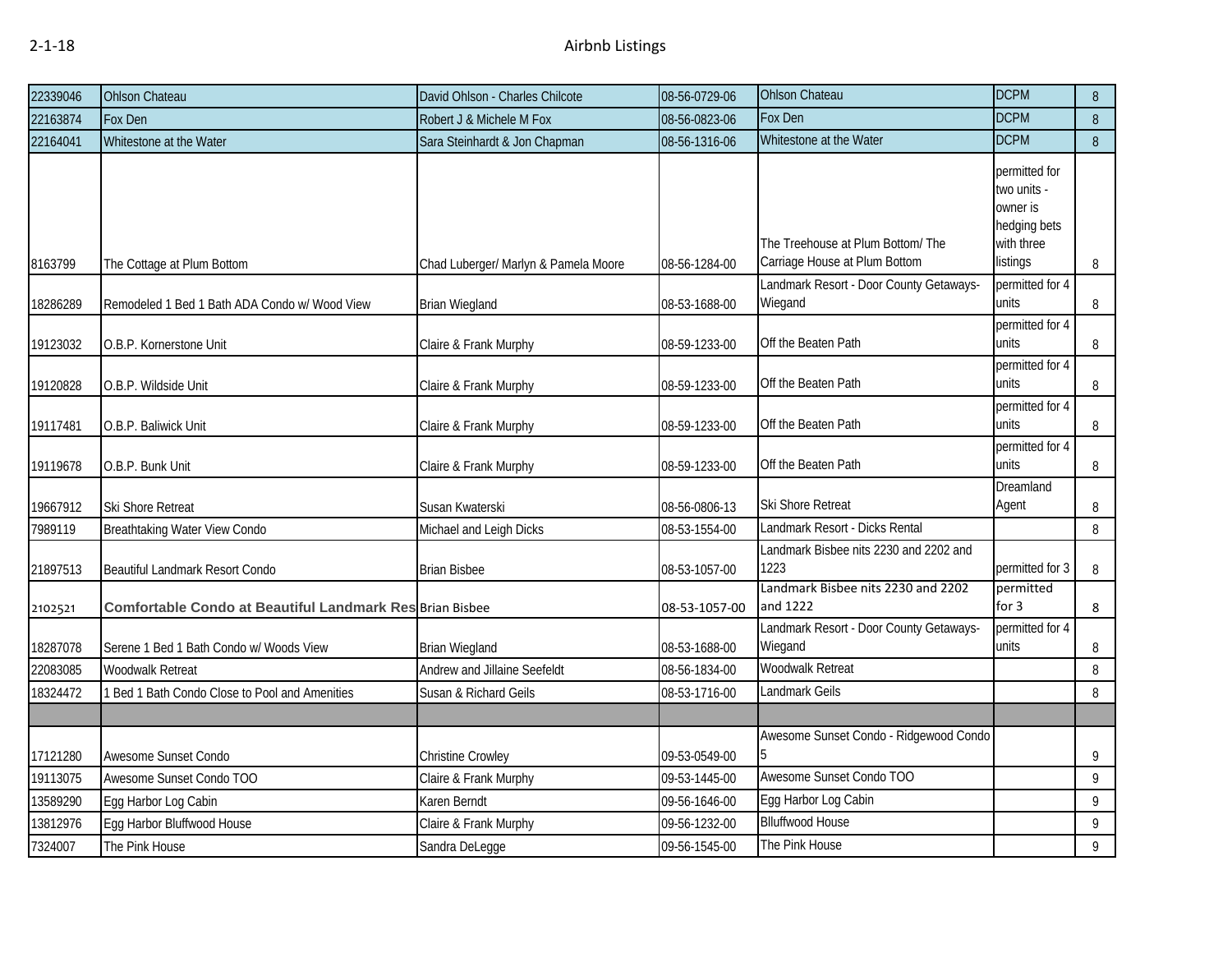| 22164009 | Sounds of the Bay                                 | <b>Brian Fecteau</b>           | 09-56-1725-06 | Sounds of the Bay              | <b>DCPM</b>     | $\overline{9}$ |
|----------|---------------------------------------------------|--------------------------------|---------------|--------------------------------|-----------------|----------------|
| 22163979 | On the Water Escape                               | Jan & Craig Bilgen             | 09-55-0817-06 | On the Water Escape            | <b>DCPM</b>     | $\overline{9}$ |
| 22339056 | White Cliff Cottage                               | Michael & Dawn McCole          | 09-56-0894-06 | White Cliff Cottage            | <b>DCPM</b>     | $\overline{9}$ |
| 22280403 | Lighthouse Place                                  | Frank & Claire Murphy          | 09-56-1830-00 | Lighthouse Place               |                 | $\overline{9}$ |
| 15922477 | Treehouse Appartment                              | Kathy Navis                    | 09-53-1576-00 | Sunset View Apartment          | permitted for 4 | $\overline{9}$ |
| 9602336  | Downstown Sunset View Apartment                   | Kathy Navis                    | 09-53-1576-00 | Sunset View Apartment          | permitted for 4 | $\overline{9}$ |
| 20770425 | Green Door Inn Unit #5                            | Kathy Navis                    | 09-53-1576-01 | <b>Sunset View Apartment</b>   | permitted for 4 | 9              |
| 20771252 | Green Door Inn Unit #6                            | Kathy Navis                    | 09-53-1576-02 | Sunset View Apartment          | permitted for 4 | 9              |
| 525258   | Quiaint Cozy A-Frame in Door County               | Tim & Kristin Mahoney          | 09-56-1308-00 | Quaint Cozy A-Frame            |                 | 9              |
| 11512240 | Gorgeous View ~ Walk to Town                      | Melanie and Richard Parsons    | 09-53-1609-00 | Ridgewood Bluff Condo - Parson |                 | 9              |
| 17170132 | Cape Cod Style 3 Bedroom                          | Alpine                         | 09-51-0318-00 | Alpine                         |                 | $\overline{9}$ |
| 17184189 | Cape Cod-Style 1 Bdrm Cottage in Egg Harbor, WI   | Alpine                         | 09-51-0318-00 | Alpine                         |                 | $\overline{9}$ |
| 17744343 | True Door County - 2 Bedroom/1 Bathroom Home      | Alpine                         | 09-51-0318-00 | Alpine                         |                 | $\overline{9}$ |
| 17748572 | Door County - 2 Bedroom/1 Bathroom Home on Water  | Alpine                         | 09-51-0318-00 | Alpine                         |                 | $\overline{9}$ |
| 17745387 | True Door County - 3 Bedroom/2 Bathroom Home      | Alpine                         | 09-51-0318-00 | Alpine                         |                 | 9              |
| 2284668  | <b>Bay Tree Loft</b>                              | <b>Jill Sommers</b>            | 09-56-1839-00 | <b>Bay Tree Loft</b>           |                 | 9              |
| 16911381 | Village Cottage- close to shops, dining, & water  | A Village Cottage LLC          | 09-55-0735-00 | A Village Cottage LLC          | permitted for 2 | $\overline{9}$ |
| 16542621 | Village Cottage - walkable to waterfront and town | A Village Cottage LLC          | 09-55-0735-00 | A Village Cottage LLC          | permitted for 2 | $\overline{9}$ |
| 20360386 | Egg Harbor Hideaway                               | RME Holdings - Robert Esposito | 09-56-1780-00 | Egg Harbor Hideaway            | permitted for 2 | 9              |
| 17097048 | Meadow Ridge Door County -                        | Peri Jackson                   | 09-59-1717-00 | Meadow Ridge Timeshare Jackson |                 | $\overline{9}$ |
|          |                                                   |                                |               |                                |                 |                |
| 15152902 | Peninsula Park and Island View - 3 bedroom house  | James Lindbloom                | 11-56-1558-00 | Peninsula Park and Island View | permitted for 2 | 11             |
| 7746988  | #1 Peninsula Park and Island View                 | James Lindbloom                | 11-56-1558-00 | Peninsula Park and Island View | permitted for 2 | 11             |
| 7833318  | #2 Peninsula Park and Island View                 | James Lindbloom                | 11-56-1558-00 | Peninsula Park and Island View | permitted for 2 | 11             |
| 22339193 | Coral Hill Cottage                                | Leslee and Morrie Goldman      | 11-56-1258-06 | Coral Hill Cottage             | <b>DCPM</b>     | 11             |
| 2233731  | Cedar Glen                                        | John & Rachel Rothschild       | 11-55-0758-06 | Cedar Glen                     | <b>DCPM</b>     | 11             |
| 22163819 | <b>BD Thorp House</b>                             | <b>BD Thorp</b>                | 11-56-0809-06 | Thorpe House, The              | <b>DCPM</b>     | 11             |
| 22163862 | Cottage on Townline                               | <b>Roy Elquist</b>             | 11-56-1069-06 | Townline                       | <b>DCPM</b>     | 11             |
| 22163944 | Kulma Cottages 3                                  | Gregg & Janice Kulma           | 11-55-0279-06 | Kulma Cottages                 | <b>DCPM</b>     | 11             |
| 22163929 | Kulma Cottages 1                                  | Gregg & Janice Kulma           | 11-55-0279-06 | Kulma Cottages                 | <b>DCPM</b>     | 11             |
| 22163935 | Kulma Cottages 2                                  | Gregg & Janice Kulma           | 11-55-0279-06 | Kulma Cottages                 | <b>DCPM</b>     | 11             |
| 22337321 | <b>Hilltop Haven</b>                              | <b>Nick Hilmer</b>             | 11-56-1336-06 | <b>Hilltop Haven</b>           | <b>DCPM</b>     | 11             |
| 22163964 | Moravia Bluff Nest                                | Phil & Alison Tatlow           | 11-56-1568-06 | Moravia Bluff Nest             | <b>DCPM</b>     | 11             |
| 22163884 | <b>Harbor House</b>                               | Windsor McCutcheon             | 11-56-1724-06 | Harbor House on North Shore    | <b>DCPM</b>     | 11             |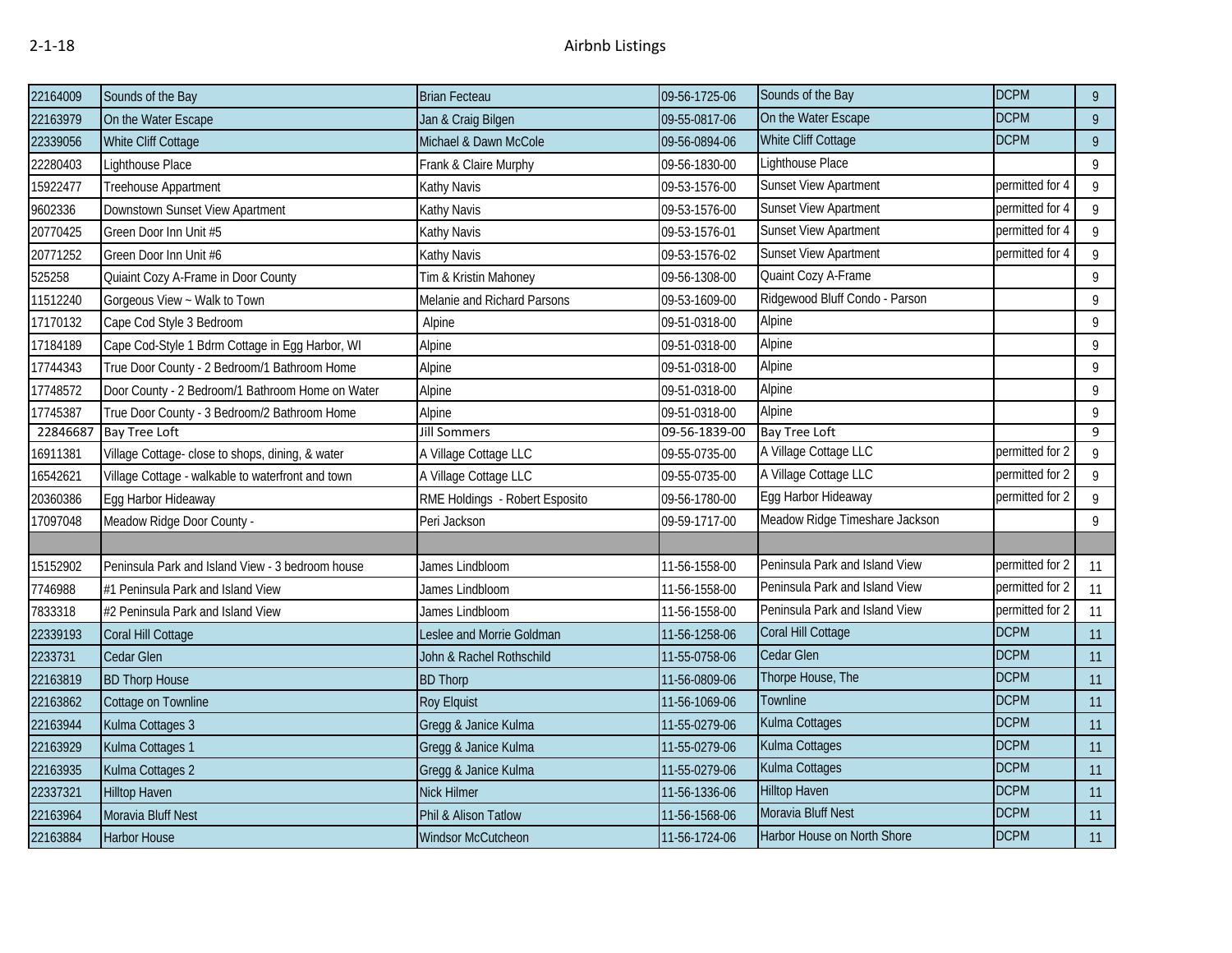| 22163987  | Park's Edge Lakeshore Home                          | Jacob and Greta Odders         | 11-56-1818-06 | Parks Edge Lakeshore Beach House    | <b>DCPM</b>       | 11 |
|-----------|-----------------------------------------------------|--------------------------------|---------------|-------------------------------------|-------------------|----|
| 22163826  | Cedar Barn                                          | Jennifer & Bjorn Larson        | 11-56-1635-06 | Cedar Barn Rental                   | <b>DCPM</b>       | 11 |
| 20916442  | NEW! 3BR Ephraim House w/ Harbor Views!             | Carol S Corbett                | 11-56-1806-00 | Harbor View Ephraim - Corbett       |                   | 11 |
| 13769377  | <b>Hollis House</b>                                 | Daniel & Lori Schwefel         | 11-56-1659-00 | Hollis House                        |                   | 11 |
| 13549163  | <b>Rustic Elegance</b>                              | Daniel & Laurel Simons         | 11-56-1656-00 | Elegant Home in Ephraim             |                   | 11 |
|           |                                                     |                                |               |                                     |                   |    |
| 15634038  | Brookpoint Condo 2 BR, 2 BA                         | <b>Karen Berndt</b>            | 12-53-1681-00 | Brook Point Condo #5- Berndt        |                   | 12 |
| 21125448  | Peaceful getaway in Fish Creek                      | Mary Gunderson                 | 12-53-1423-00 | Northhaven Gunderson                |                   | 12 |
| 20308419  | Luxury tri-Level Condo Downtown Fish Creek          | Jonathan Glapa                 | 12-53-1791-00 | Luxury Tri-Level Fish Creek - Glapa |                   | 12 |
| 18941540  | Ellmann House                                       | Steve Ellmann                  | 12-56-0369-00 | Ellman House                        |                   | 12 |
| 22163970  | Maple Grove Cottage                                 | Maple Grove Cottage LLC        | 12-56-1330-06 | Maple Grove Cottage                 | <b>DCPM</b>       | 12 |
| 22163877  | <b>Gibraltar House</b>                              | Paul & Amy Devine              | 12-56-1439-06 | <b>Gibraltar House</b>              | <b>DCPM</b>       | 12 |
| 22163831  | Cottage Row on the Rocks                            | Apfelbach Family Trust, LLC    | 12-56-1494-06 | Cottage Row on the Rocks            | <b>DCPM</b>       | 12 |
| 22339034  | Log Retreat at Fish Creek                           | William Anderson               | 12-56-1225-06 | Log Retreat at Fish Creek           | <b>DCPM</b>       | 12 |
| 22163833  | Eagle Harbor View                                   | Nancy Claypool                 | 12-56-1570-06 | Eagle Harbor View                   | <b>DCPM</b>       | 12 |
| 22337308  | <b>Across the Pond</b>                              | Cristina Benson                | 12-56-1290-06 | <b>Across the Pond</b>              | <b>DCPM</b>       | 12 |
| 10015145  | Lawler Guest House                                  | Greg and Dan Lawler            | 12-56-1573-00 | Lawler Guest House                  |                   | 12 |
| 23008138  | <b>Fish Creek Country Resort - I Bedroom Suites</b> |                                |               |                                     | <b>Wholesaler</b> | 12 |
| 22268447  | Downtown Fish Creek with a View                     |                                |               |                                     |                   | 12 |
| 5123586   | Relax & Refocus at Hesed House                      | Jerry & Jane Noskowiak         | 12-56-1446-00 | <b>Hesed House</b>                  |                   | 12 |
| 19030700  | The Retreat on Fish Creek the Lowers                | Fish Creek Cottages LLC        | 12-56-1690-06 | Cottages on Fish Creek, The         |                   | 12 |
| 19034615  | The Retreat on Fish Creek the Uppers                | Fish Creek Cottages LLC        | 12-56-1690-06 | Cottages on Fish Creek, The         |                   | 12 |
| 5278540   | Irish Hospitality in Fish Creek WI                  | Megan O'Meara                  | 12-54-0685-00 | O'Meara's Cottage Loft              |                   | 12 |
| 19551785  | <b>Bluff House</b>                                  | Cookery, Inc.                  | 12-55-0122-00 | Cookerty Lodging                    | permitted for 3   | 12 |
| 1894636   | Cedar Creek Lodge II                                | Michael Servais                | 12-56-1357-00 | Cedar Creek Lodge #2                |                   | 12 |
| 22015884  | Julies Park Café Suite                              | Sandra Salomon                 | 12-50-1042-00 | Julies Park Café and Motel          |                   | 12 |
| 13496429  | Cedarwood Vacation Home                             | Jay and Carla Marr             | 12-55-0778-00 | Cedarwood Marr                      |                   | 12 |
| 1649733   | COZY DC HOME RETREAT IN FISH CREEK, WI              | Steven Pachonphai              | 12-56-1692-00 | DC HOME Pachonphai                  |                   | 12 |
| 12964179  | Fish Creek, WI: Sweet log cabin & meditation paths  | Robin Bienemann                | 12-56-1665-00 | Sweet Log Cabin Bienneman           |                   | 12 |
|           |                                                     |                                |               |                                     |                   |    |
| 197063455 | <b>Whispering Pines</b>                             | Beth Ann Meyer                 | 15-56-1793-00 | <b>Whispering Pines</b>             | permitted for 2   | 15 |
| 19709930  | <b>Whispering Pines 2</b>                           | Beth Ann Meyer                 | 15-56-1793-00 | <b>Whispering Pines</b>             | permitted for 2   | 15 |
| 22164036  | Vans Log Home                                       | Robert & Marilyn Van Lieshout  | 15-56-0308-06 | Vans Log Home                       | <b>DCPM</b>       | 15 |
| 22163921  | Kangaroo South Shore                                | Michael K & Mary Lou H Serchen | 15-56-1157-06 | Kangaroo South Shore                | <b>DCPM</b>       | 15 |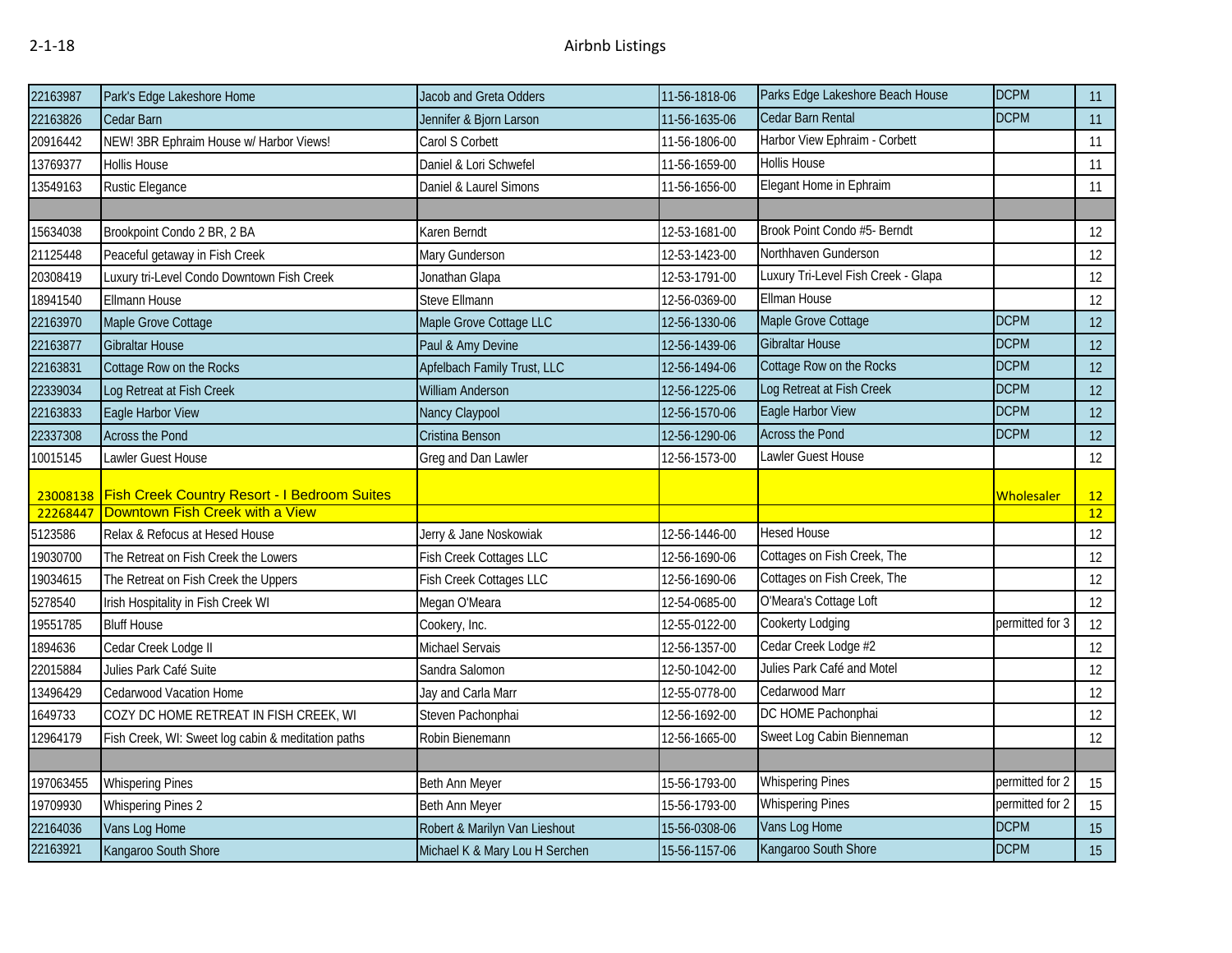| 11659022 | Classic Farm House in Egg Harbor (upper unit) | Tim Raduenz                              | 15-56-1601-00 | Raduenz 6551 CTH T                   |                | 15              |
|----------|-----------------------------------------------|------------------------------------------|---------------|--------------------------------------|----------------|-----------------|
| 12653322 | Jacksonport Wi Door Co on the Beach           | Kris Zeile                               | 15-56-1263-00 | Shoreline Ventures                   |                | 15              |
| 14400793 | Door County Lakeside Retreat                  | Janet Slater                             | 15-56-1085-00 | Lakeside Paradise Slater             |                | 15              |
|          |                                               |                                          |               |                                      |                |                 |
| 9953250  | Door County Country Home                      | Terry Kinney                             | 27-55-0737-00 | Door County Country Home             |                | 27              |
| 185416   | Door County Waterfront Cottage                | Lane Kendig and Elaine Carmichael        | 27-56-1156-00 | Kendig Snake Island                  |                | 27              |
| 22163859 | Cabots point                                  | Cabot's Point Properties LLC             | 27-56-1729-06 | <b>Cabots Point</b>                  | <b>DCPM</b>    | 27              |
| 22983752 | <b>Sunrise Cabin on Island</b>                |                                          |               |                                      |                | 27              |
| 22983092 | Sunset Cabin on Island                        |                                          |               |                                      |                | 27              |
| 20512078 | Sunshine's Bayshore Vacation Cottage          | Lyle Handeland                           | 27-56-1796-00 | Sunshine's Bayshore Vacation Cottage |                | 27              |
| 14142417 | Waterfront Cottage on Sturgeon Bay            | Louise Knutter                           | 27-56-1680-00 | Waterfront Cottage - Knutter         |                | 27              |
| 17346242 | Harbor Cottage Retreat                        | Ray Ambrosius                            | 27-56-1723-00 | Harbor Cottage Retreat               |                | 27              |
|          |                                               |                                          |               |                                      |                |                 |
| 6798124  | The Cabbage, a 1969 A frame                   | Kimberly Hazen                           | 32-56-1496-00 | Hazen Cabbage                        |                | 32              |
| 23005364 | <b>Blackberry Acres</b>                       | <b>Chad Ewald</b>                        |               |                                      |                | 32              |
| 18686076 | Get Ready to hear Welcome Home                | Charlene K Berg                          | 32-56-1756-00 | Welcome Home- 12625 STH 42           |                | 32              |
| 634251   | Door County Lakefront Cottage                 | Diane Christell                          | 32-56-1250-00 | Door County Lakefront Cottage        |                | 32              |
| 9818691  | Charming 1880's Log Cabin                     | Terry & Kermit Bott                      | 32-55-0770-00 | Doc's Hideaway                       |                | 32              |
|          |                                               |                                          |               |                                      | permitted for  |                 |
| 8346814  | Three Sister Meadow Private Room              | Tim and Kathleen Kay                     | 32-56-1523-00 | Three Sisters Farm                   | three units    | 32              |
|          |                                               |                                          |               |                                      | permitted for  |                 |
| 8036265  | Three Sisters "Sweet" Retreat                 | Tim and Kathleen Kay                     | 32-56-1523-00 | Three Sisters Farm                   | three units    | 32              |
|          |                                               |                                          |               |                                      | permnitted for |                 |
| 6795558  | Rustic Summer Sleeping House                  | Tim and Kathleen Kay                     | 32-56-1523-00 | Three Sisters Farm                   |                | 32              |
| 22163924 | Krause Cottage                                | Douglas & Ellen Krause                   | 32-56-1466-06 | Krause Cottage                       |                | 32              |
| 22339050 | Shadow Lawn                                   | John Peterson                            | 32-56-0190-06 | Shadown Lawn                         | <b>DCPM</b>    | 32              |
| 22164049 | Windmill Place                                | Michael & Vicki Bowers                   | 32-56-1134-06 | Windmill - 10104 Town Line Dr        | <b>DCPM</b>    | 32              |
| 22164032 | <b>Tree Brook</b>                             | John Schaumburg/Ann Krueger              | 32-56-1513-06 | <b>Tree Brook</b>                    | <b>DCPM</b>    | 32              |
| 22337471 | Cappy Cottage                                 | <b>Hakes Family Trust</b>                | 32-56-1132-06 | Cappy Cottage                        | <b>DCPM</b>    | 32              |
| 22163913 | Hoffman's Up North                            | Hoffman's Up North LLC - Matthel Hoffman | 32-56-1463-06 | Hoffman's Up North                   | <b>DCPM</b>    | 32              |
| 22163909 | Hideaway                                      | Gregory Herman                           | 32-53-0955-06 | Hideaway, The Herman                 | <b>DCPM</b>    | 32              |
| 22163823 | Cedar Dell Chalet                             | Vicky Kalscheur                          | 32-56-1203-06 | Cedar Dell Chalet                    | <b>DCPM</b>    | 32              |
| 2216387  | <b>Garret Bay Bluff</b>                       | <b>William Berry</b>                     | 32-56-1641-06 | Garret Bay Bluff                     | <b>DCPM</b>    | 32              |
| 22163998 | <b>Rustic Cottage</b>                         | Sandra Berg                              | 32-56-1387-06 | <b>Rustic Cottage</b>                | <b>DCPM</b>    | 32              |
| 22163990 | Porcupine Shores                              | Brian Bartell - Kim Winburn              | 32-56-1603-06 | Porcupine Shores                     | <b>DCPM</b>    | 32 <sup>°</sup> |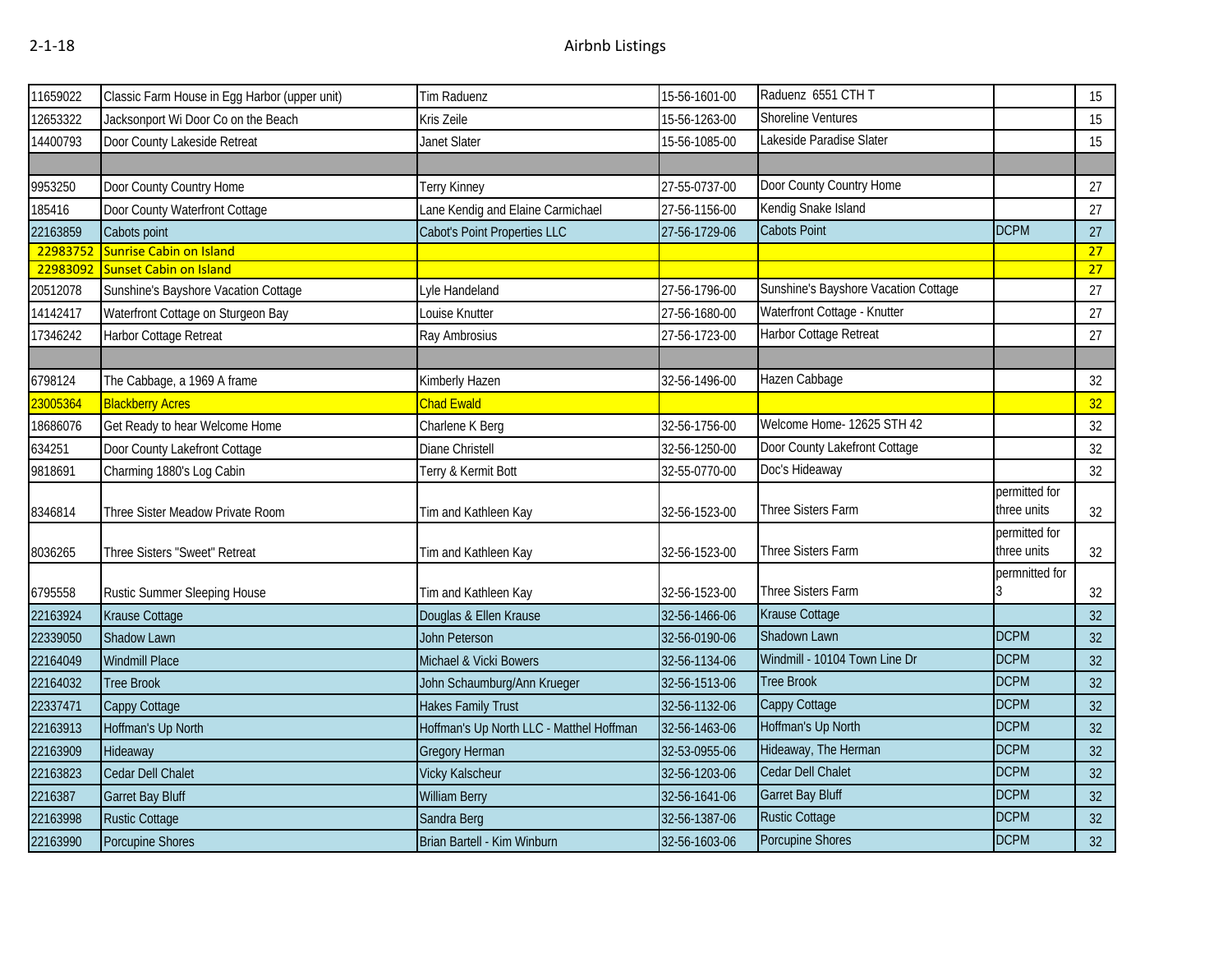| 22163815 | <b>Aunt Sallys</b>                                | William Bell                   | 32-56-1238-06 | <b>Aunt Sallys</b>                      | <b>DCPM</b>                 | 32       |
|----------|---------------------------------------------------|--------------------------------|---------------|-----------------------------------------|-----------------------------|----------|
| 22163856 | <b>Brenner Tower</b>                              | <b>Brenner Tower LLC</b>       | 32-56-1227-06 | <b>Brenner Tower</b>                    | <b>DCPM</b>                 | 32       |
| 22163835 | East Haven                                        | <b>Barnara Moline</b>          | 32-56-1592-06 | East Haven                              | <b>DCPM</b>                 | 32       |
| 22164029 | <b>The Nest</b>                                   | Paul O'Keefe                   | 32-56-1514-06 | Nest, The                               | <b>DCPM</b>                 | 32       |
| 22163817 | A Pearl                                           | Jeffrey & Alliscon Ockwood     | 32-56-1409-06 | A Pearl                                 | <b>DCPM</b>                 | 32       |
| 22163849 | <b>Beechers Cabin</b>                             | Susan Szabo & Mark Beecher     | 32-56-1571-06 | <b>Beechers Cabin</b>                   | <b>DCPM</b>                 | 32       |
| 22163853 | Bells' Cottage                                    | Matt & Ryan Bell               | 32-56-1131-06 | <b>Bells Cottage</b>                    | <b>DCPM</b>                 | 32       |
| 22163843 | <b>Arnie's Sanctuary</b>                          | James Arneson                  | 32-56-1352-06 | <b>Arnie's Sanctuary</b>                | <b>DCPM</b>                 | 32       |
| 22164028 | The Point                                         | <b>Heather Erickson</b>        | 32-56-1292-06 | Point, The                              | <b>DCPM</b>                 | 32       |
| 21026430 | Cottage Hideaway                                  | Mary Jahnke                    | 32-55-0710-00 | Cottage Hideaway                        |                             | 32       |
| 20802710 | Garrett Bay Getaway                               | Kenneth Hays & Sally Wheelock  | 32-56-1802-00 | Garret Bay Getaway                      |                             | 32       |
| 19476764 | North Woods Cottage                               | Robert Grant                   | 32-56-1749-00 | Northwoods Cottage                      |                             | 32       |
|          |                                                   |                                |               |                                         | permitted for               |          |
| 896560   | Terra Cottages Gills Rock 3                       | Deborah "Sophie" Taubert Gehan | 32-55-0124-00 | <b>Terra Cottages</b>                   | five units                  | 32       |
| 1036370  | Eclectic Style Cottage                            | Tim Raduenz                    | 32-56-0930-00 | EBDC-Raduenz                            |                             | 32       |
|          |                                                   |                                |               |                                         | permitted for               |          |
| 897991   | Terra Cottages Gills Rock, Door Co.               | Deborah "Sophie" Taubert Gehan | 32-55-0124-00 | Terra Cottages                          | five units                  | 32       |
|          |                                                   | Deborah "Sophie" Taubert Gehan | 32-55-0124-00 | <b>Terra Cottages</b>                   | permitted for<br>five units |          |
| 2336212  | Terra Cottages #2                                 |                                |               | <b>Architecturally Designed Charmer</b> |                             | 32<br>32 |
| 7998854  | Sweet Door County Cabin                           | Shelly Sprinkman               | 32-56-1682-00 |                                         | permitted for               |          |
| 3904298  | Tree Tops Delight II                              | Eileen and George True         | 32-56-1331-00 | Tree Top Delight - True                 | two units                   | 32       |
|          |                                                   |                                |               |                                         | Permitted for               |          |
| 1300502  | Treetops Delight in Northern Door                 | Eileen and George True         | 32-56-1331-00 | Tree Top Delight - True                 | two units                   | 32       |
| 13597414 | Shoreline Resort-Condominiums 3rd Floor Waterview | Rockton Shoreline, LLC         | 32-51-0796-00 | Shoreline Resort & Condos               |                             | 32       |
| 14277383 | <b>Beautiful Door County Condo</b>                | Rockton Shoreline, LLC         | 32-51-0796-00 | Shoreline Resort & Condos               |                             | 32       |
| 1807644  | First Floor with Forest View                      | Loren & Helen Fandrei          | 32-56-1341-00 | Granpa's House Rental Door Co WI        |                             | 32       |
|          |                                                   |                                |               |                                         | permitted for               |          |
| 14648663 | Terra Cottages #4                                 | Deborah "Sophie" Taubert Gehan | 32-55-0124-00 | Terra Cottages                          | five units                  | 32       |
|          |                                                   |                                |               |                                         | permitted for               |          |
| 896385   | Sunny Cottage in Ellson Bay                       | Deborah "Sophie" Taubert Gehan | 32-55-0124-00 | Terra Cottages                          | five units                  | 32       |
| 12034716 | Fleetwing Cottage on Garrett Bay                  | Mary Ann Rademacher            | 32-55-0455-00 | Fleetwing                               |                             | 32       |
| 13368133 | Delightful 2 Bdrm B&B                             | Kathleen Schmidt               | 32-54-1638-00 | Hummingbird B&B                         |                             | 32       |
| 18580024 | Dockside Condo with fabulous water view           | Donald Erno                    | 32-53-1751-00 | Dockside at Gills Rock                  |                             | 32       |
|          |                                                   |                                |               |                                         |                             |          |
| 18834495 | Port Cottage at Three's Company                   | Jon Hanson                     | 33-56-0906-00 | Little Harbor Cottages                  | permitted for 3             | 33       |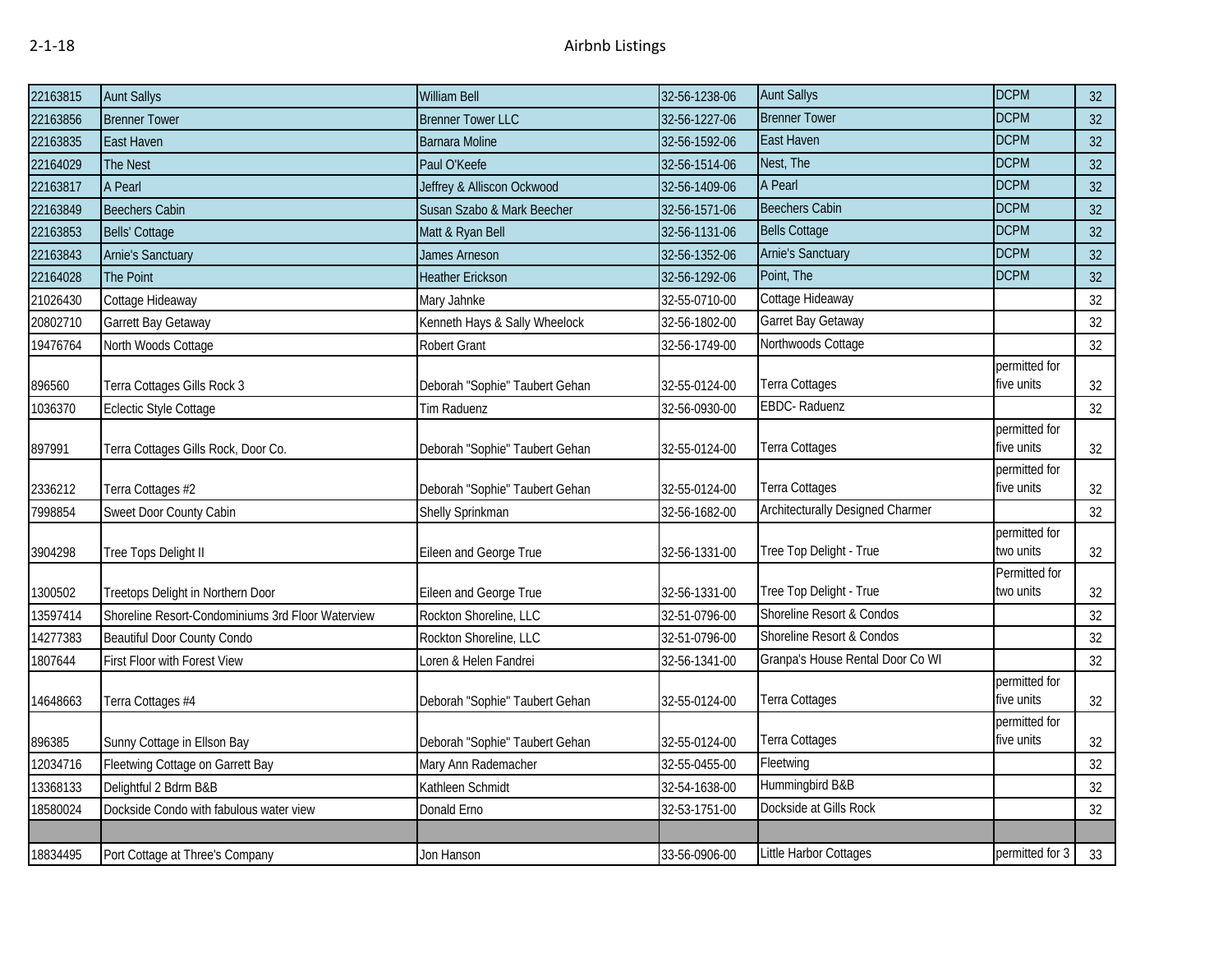| 18834309 | Starboard Cottage at Three's Company               | Jon Hanson                        | 33-56-0906-00  | Little Harbor Cottages                | permitted for 3 | 33 |
|----------|----------------------------------------------------|-----------------------------------|----------------|---------------------------------------|-----------------|----|
| 18834422 | Midship at Three's Company                         | Jon Hanson                        | 33-56-906-00   | Little Harbor Cottages                | permitted for 3 | 33 |
| 3047435  | Cottage on Lake in State Park                      | Barb & Gil Hoffman                | 33-56-1429-00  | Cottage on Lake                       |                 | 33 |
| 22163960 | Linger Longer                                      | Michael Dix                       | 33-56-1408-06  | <b>Linger Longer</b>                  | <b>DCPM</b>     | 33 |
| 22163954 | Lakeside Haven                                     | Kathy Richmond                    | 33-56-1240-06  | Lakeside Haven                        | <b>DCPM</b>     | 33 |
| 22164023 | <b>Green House</b>                                 | A&J Properties, LLC               | 33-56-1493-06  | <b>Green House</b>                    | <b>DCPM</b>     | 33 |
| 22939300 | <b>Elegant Farmhouse with Massage</b>              | <b>Russell Burie</b>              |                |                                       |                 | 33 |
| 19767552 | <b>Stunning Door County Sunsets</b>                | Beth Ann Resch                    | 33-56-1792-00  | Stunning Door County Sunsets - Resch  |                 | 33 |
| 12323917 | Woodsy Retreat on Lake Michigan                    | Joan Shiels                       | 33-56-1627-00  | Woodsy Retreat on Lake Michigan       |                 | 33 |
| 4860774  | Huge House on Glidden Drive                        | Mary & Ray Spangler               | 33-56-0400-00  | Mary's Beach House                    |                 | 33 |
| 13328872 | Door County Dream House                            | Fred Suchy                        | 33-56-0695-00  | Door County Dream Home                |                 | 33 |
| 14511904 | Private country living in a scenic ranch home      | Connie Rockwell                   | 33-55-0700-00  | Dogg House Cottages                   | permitted for 2 | 33 |
| 15048452 | Door County Escape!                                | Ann Johnson                       | 33-56-1660-00  | Clark Lake Cottage - Johnson          |                 | 33 |
| 15645178 | Dogg House Cottage - Door County                   | Connie Rockwell                   | 33-55-0700-00  | Dogg House Cottages                   | permitted for 2 | 33 |
|          |                                                    |                                   |                |                                       |                 |    |
| 20981273 | Sister Bay Cottage                                 | Karen Berndt                      | 34-56-1788-00  | Sister Bay Cottage                    |                 | 34 |
| 22163906 | Hidden Gem                                         | Julie & Nathan Slovin             | 34-56-0495-06  | Hidden Gem on Trillium                | <b>DCPM</b>     | 34 |
| 22164033 | <b>Trillium Lane</b>                               | Dennis & Maribeth Dorn            | 34-56-1702-06  | <b>Trillium Retreat</b>               | <b>DCPM</b>     | 34 |
| 22163993 | Port New                                           | Andrew Bookmeier                  | 34-56-0075-06  | Port New                              | <b>DCPM</b>     | 34 |
| 22164040 | Wall to Wall Retreat                               | Jack and Teresa Wall              | 34-56-1335-016 | Wall to Wall Retreat                  | <b>DCPM</b>     | 34 |
| 22339043 | King's Landing                                     | <b>Wiswell Property Group</b>     | 34-56-1602-06  | Kings Landing                         | <b>DCPM</b>     | 34 |
| 22163827 | Copper Moon                                        | <b>Donald Denny</b>               | 34-55-0761-06  | Copper Moon Cottage                   | <b>DCPM</b>     | 34 |
| 12672427 | Beach view waterfront park access!                 | Dawn and Walter Nawrot            | 34-56-1620-00  | Parkview Drive - Nawrot               |                 | 34 |
| 19227870 | Cute and Cozy Steps from Downtown                  | Audrey and Craig Schmidt          | 34-56-1769-00  | Cute and Cozy Sister Bay - Schmidt    |                 | 34 |
| 16332969 | Family Friendly Retreat in the Heart of Sister Bay | Pamela Schmitz/ CPS Holdings LLC  | 34-56-1695-00  | Sister Bay Chalet                     |                 | 34 |
|          |                                                    |                                   |                |                                       |                 |    |
| 18346670 | Manor on Main                                      | Paul Larson                       | 35-56-1777-00  | Main Manor - Larson                   |                 | 35 |
| 19824536 | Chalet by the Bay                                  | Jonathan Salit                    | 35-56-1807-00  | Chalet by the Bay - Salit             |                 | 35 |
| 19179293 | Door County Bayview                                | Diane Rockwell                    | 35-56-1772-00  | Door County Bayview                   |                 | 35 |
| 18683132 | Perfectly Downtown                                 | Carter Holdings LLC               | 35-56-1746-00  | Perfectly Downtown and Delaware Dream | permitted for 2 | 35 |
| 19762075 | Delaware Dream                                     | Carter Holdings LLC               | 35-56-1746-00  | Perfectly Downtown and Delaware Dream | permitted for 2 | 35 |
| 18359397 | Barbara's Guest House                              | Stephen Day                       | 35-56-1727-00  | Barbara's Guest House                 |                 | 35 |
| 17380652 | Sawyer View Villa                                  | Ken Glasheen                      | 35-56-1726-00  | Sawyer View Village                   |                 | 35 |
| 1095333  | A City Cottage in the Heart of Town                | Kelly Avenson & Elliot Goettelman | 35-56-1651-00  | City Cottage, The                     |                 | 35 |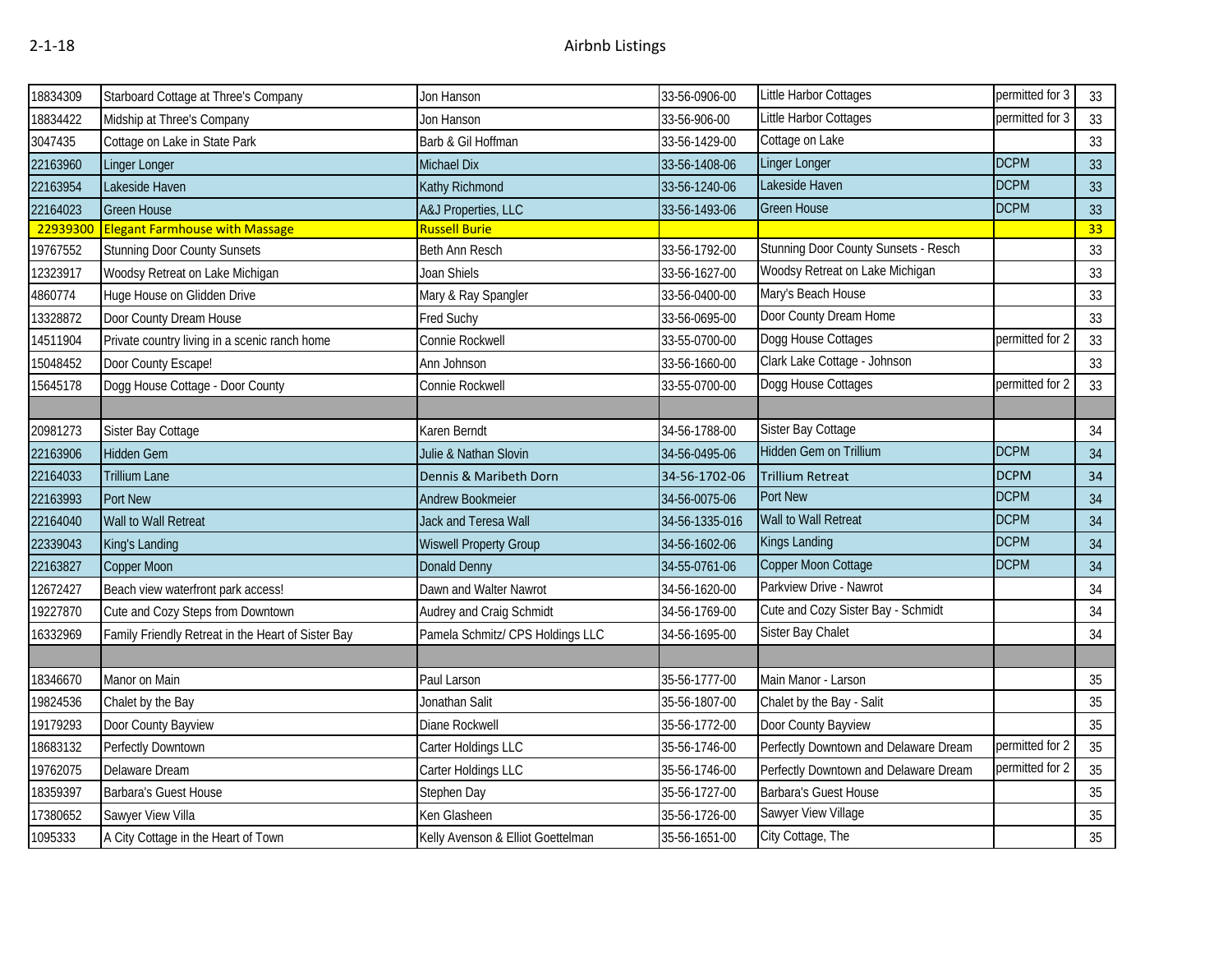| 10732512 | Private BR/BA, FRPLCE, Historic B&B           | <b>Dennis Statz</b>            | 35-52-0856-00 | White Lace Inn                        | permitted for<br>eighteen - six<br>units listed on<br>Airbnb | 35 |
|----------|-----------------------------------------------|--------------------------------|---------------|---------------------------------------|--------------------------------------------------------------|----|
| 3324489  | Downtown Sturgeon Bay, Arbor                  | RME Holdings - Robert Esposito | 35-53-1452-00 | Arbor and Postcard - RME Holdings     | Permitted for<br>two units                                   | 35 |
| 8129738  | Sturgeon Bay Doll House                       | Patrice Sebastian              | 35-56-1565-00 | Sturgeon Bay Doll House               |                                                              | 35 |
| 10704789 | Private BR/BA, WHRPL, Historic B&b            | <b>Dennis Statz</b>            | 35-52-0856-00 | White Lace Inn                        | permitted for<br>eighteen - six<br>units listed on<br>Airbnb | 35 |
| 17586605 | The Diplomat Bed and Breakfast/Chancery suite | Tami Dal Santo                 | 35-54-1544-00 | Diplomat Bed and Breakfast            | permitted for<br>six units                                   | 35 |
| 9506189  | Diplomat Bed and Breakfast/Treaty Suite       | Tami Dal Santo                 | 35-54-1544-00 | Diplomat Bed and Breakfast            | permitted for<br>six units                                   | 35 |
| 5974438  | Charisma 34ft Sailboat                        | Helen & Robin Urban            | 35-59-1501-00 | Charisma Sailboat                     |                                                              | 35 |
| 3190446  | Downtown Sturgeon Bay - Postcard              | RME Holdings - Robert Esposito | 35-53-1452-00 | Arbor and Postcard - RME Holdings     | Permitted for<br>two units                                   | 35 |
| 19180482 | The Coach House                               | Robert & Teresa Esposito       | 35-53-1628-00 |                                       | permitted for 3                                              | 35 |
| 10569102 | Private BR/BA, FRPLCE, Historic B&B           | <b>Dennis Statz</b>            | 35-52-0856-00 | White Lace Inn                        | permitted for<br>eighteen - six<br>units listed on<br>Airbnb | 35 |
| 10731586 | Private BR/BA, FP & WHO, Historic B&B         | <b>Dennis Statz</b>            | 35-52-0856-00 | White Lace Inn                        | permitted for<br>eighteen - six<br>units listed on<br>Airbnb | 35 |
| 10700860 | Private BR/BA, Whrlpl, Historic B&B           | <b>Dennis Statz</b>            | 35-52-0856-00 | White Lace Inn                        | permitted for<br>eighteen - six<br>units listed on<br>Airbnb | 35 |
| 21982114 | Sturgeon Bay Waterfront Cottage               | <b>Eric Minten</b>             | 35-56-1767-00 | Door County Waterfront Cottage Minten |                                                              | 35 |
| 3280736  | Door County Waterfront Cottage                | CenterPointe Yacht Services    | 35-56-0911-00 | CenterPointe Marina                   | permitted for<br>three units                                 | 35 |
| 13749828 | Door County Waterfront Cottage                | CenterPointe Yacht Services    | 35-56-0911-00 | CenterPointe Marina                   | permitted for<br>three units                                 | 35 |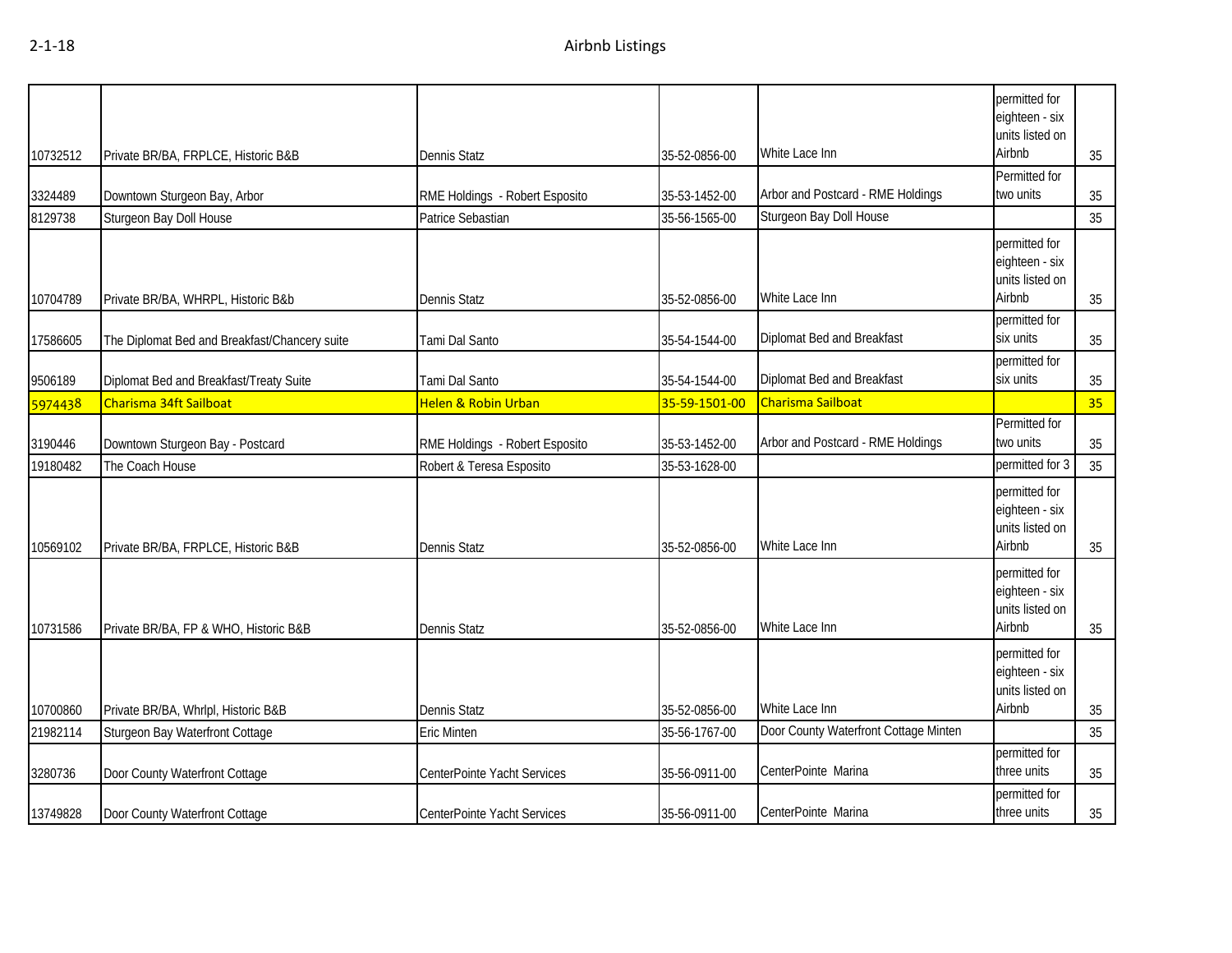|          |                                                    |                                                     |               |                                          | permitted for<br>eighteen - six<br>units listed on |    |
|----------|----------------------------------------------------|-----------------------------------------------------|---------------|------------------------------------------|----------------------------------------------------|----|
| 10730935 | Private BR/BA, FP & WHP, Historic B&B              | Dennis Statz                                        | 35-52-0856-00 | White Lace Inn                           | Airbnb                                             | 35 |
| 12792862 | Downtown Sturgeon Bay CornerSuite                  | Robert & Teresa Esposito                            | 35-53-1628-00 | Villa and Corner Suite                   | permitted for 3                                    | 35 |
| 9271311  | Chalet on the Shore                                | Jennifer Jorns & Brian Frisque                      | 35-56-1663-00 | Chalet by the Shore                      |                                                    | 35 |
| 18655796 | Petite Maison Bleu                                 | Terry Cummings                                      | 35-56-1755-00 | Petite Maison Bleu                       |                                                    | 35 |
| 22027336 | Dancing Dragonfly Airbnb                           | David Hayes                                         | 35-54-1427-00 |                                          |                                                    | 35 |
| 13001169 | Gem Down the Lane                                  | Carrie Rollins/ Estate of Jane Meacham              | 35-56-1667-00 | Gem Down the Lane                        |                                                    | 35 |
| 3518762  | Downtown Sturgeon Bay, Door County                 | Hans Reumschuessel                                  | 35-56-1437-00 | Downtown Sturgeon Bay                    |                                                    | 35 |
| 13257277 | Door County Easy Living                            | <b>Rich Miller</b>                                  | 35-56-1654-00 | Door County Easy Living - Miller         |                                                    | 35 |
| 12793691 | Downtown Sturgeon Bay Villa Suite                  | Robert & Teresa Esposito                            | 35-53-1628-00 | Villa and Corner Suite                   | permitted for 3                                    | 35 |
| 14487990 | Close to Everything in Sturgeon Bay                | Ann Kifer                                           | 35-56-1673-00 | Neenah Street Holdings                   |                                                    | 35 |
| 156786   | Waterfront Home Downtown Sturgeon Bay, Door County | Lee Adams                                           | 35-56-1555-00 | Adams - Cozy Cottage on Memorial         |                                                    | 35 |
| 21642288 | Overlooking Third Ave                              | Joe Baw and Rob Paul                                | 35-53-1816-00 | Overlooking Third Aveqq                  |                                                    | 35 |
| 18035205 | The Mary I                                         | The Yacht Harbor, LLC & Sturgeon Bay<br>Marinas.com | 35-59-1676-00 | Door County Houseboat Rentals, LLC       | permitted for 2                                    | 35 |
| 18913824 | Desiree the houseboat                              | The Yacht Harbor, LLC & Sturgeon Bay<br>Marinas.com | 35-59-1676-00 | Door County Houseboat Rentals, LLC       | permitted for 2                                    | 35 |
|          |                                                    |                                                     |               |                                          |                                                    |    |
| 5585456  | On the shore of Lake Michigan                      | Ann Emmerich                                        | 36-56-1487-00 | Emmerich - On the Shore of Lake Michigan |                                                    | 36 |
| 20123299 | The Clerestory on Lake Michigan                    | Christopher Mohar                                   | 36-56-1789-00 | The Clerestory on Lake Michigan          |                                                    | 36 |
| 22503079 | WaterFront Townhouse on Sturgeon Bay Channel       | Joe Fittshur                                        | 36-56-1329-00 | Port Haven Executive Home                |                                                    | 36 |
| 9091864  | porthaven                                          | Joe Fittshur                                        | 36-56-1329-00 | Port Haven Executive Home                |                                                    | 36 |
| 19548982 | Tolan's Cottage                                    | Sally Tolan                                         | 36-56-0816-13 | Tolans Cottage                           |                                                    | 36 |
| 18073736 | Claybanks   A Woodsy Retreat near Lake Michigan    | David Goettelman                                    | 36-56-1731-00 | Clay Banks Woodsy Retreat                |                                                    | 36 |
| 10283729 | <b>Historic Family Farm</b>                        | Tom Mickelson                                       | 36-56-1579-00 | Historic Family Farm                     |                                                    | 36 |
| 6253565  | Lake Lane Cottages in Door County 31               | Rob Vogel                                           | 36-56-0869-00 | Lake Lane Cottages                       | permitted for 3                                    | 36 |
| 11700582 | Lake Lane Cottages Camper                          | Rob Vogel                                           | 36-56-0869-00 | Lake Lane Cottages                       | permitted for 3                                    | 36 |
| 11699220 | Lake Lane Cottage #2                               | Rob Vogel                                           | 36-56-0869-00 | Lake Lane Cottages                       | permitted for 3                                    | 36 |
|          |                                                    |                                                     |               |                                          |                                                    |    |
| 18833980 | Sunset Cliff Cottage                               | Jon Hansen                                          | 39-56-0860-00 | Sunset Cliff Cottage                     |                                                    | 39 |
| 1327057  | 3 Bedroom Cottage with a Water View                | Mark and Jill Schwarzbauer                          | 39-56-1320-00 | La Bella Casa Di Mattoni                 |                                                    | 39 |
| 19285613 | Beautiful Waterfront Cabin Door County             | Donn Rozz, Robert Paul                              | 39-53-1374-00 | Rozz Little Cemetery                     |                                                    | 39 |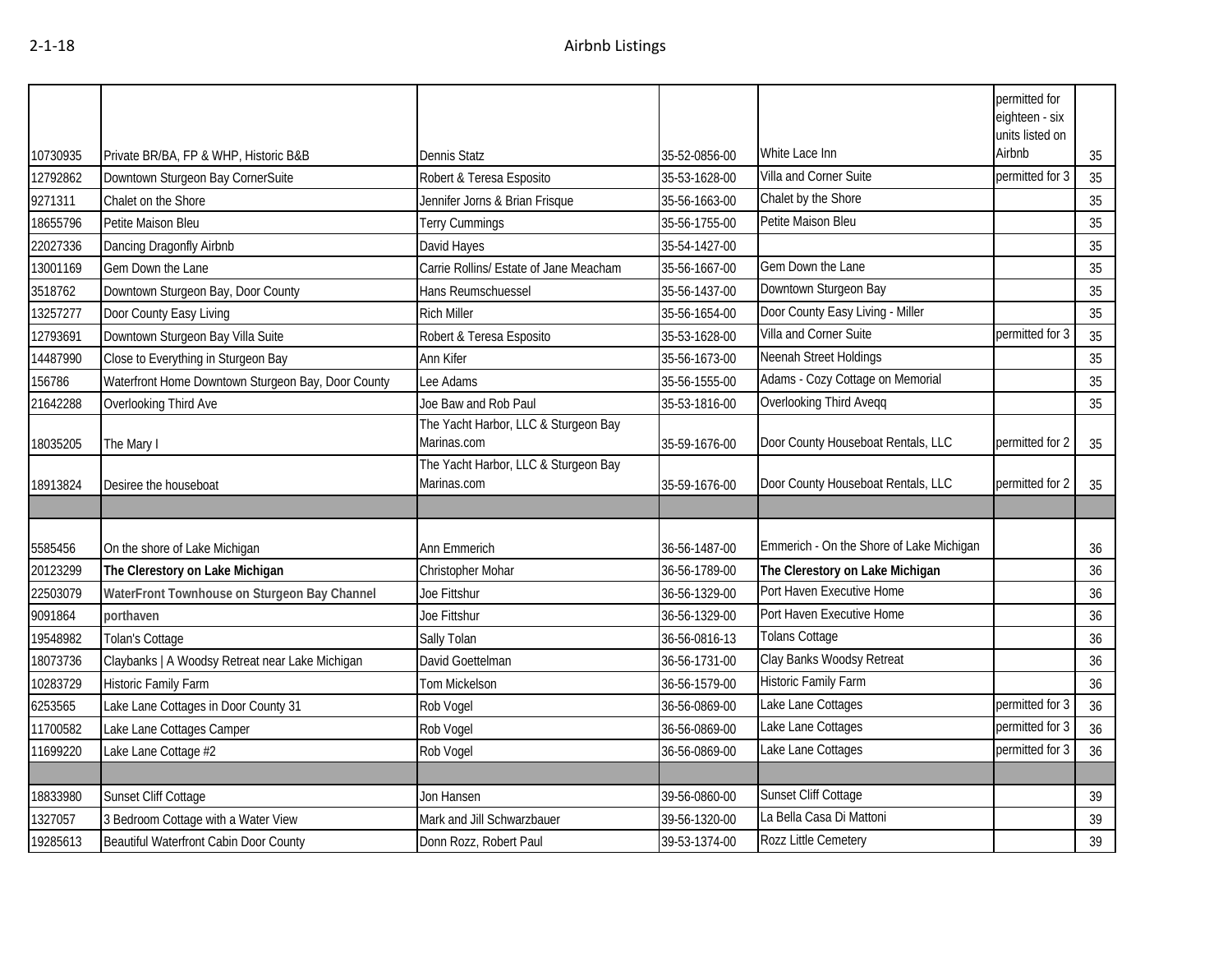| 15057147 | Door County Shore Front 2 Bdrm Cabin on 1.2 Acres | Pat O'Donnell                                  | 39-56-1398-00 | Cabin Sun Over Beach              |                     | 39         |
|----------|---------------------------------------------------|------------------------------------------------|---------------|-----------------------------------|---------------------|------------|
| 21410626 | Hidden Treasure - Apartment   Door County         | Roxanne and Brian Ahlswede                     | 39-56-1809-00 | Hidden Treasure House and Appt    | permitted for 2     | 39         |
| 20622494 | Hidden Treasure House   Door County               | Roxanne and Brian Ahlswede                     | 39-56-1809-00 | Hidden Treasure House and Appt    | permitted for 2     | 39         |
| 17300921 | Family Friendly Cabin On The Bay!                 | Goffard                                        | 39-56-1709-00 | Cabin on the Bay - Goffard        |                     | 39         |
|          |                                                   |                                                |               |                                   |                     |            |
| 19594834 | Waterfront Door County Cottage                    | .isa Soukup                                    | 42-56-1774-00 | Waterftont Cottage - Soukup       |                     | 42         |
| 14266444 | Door County Waterfront Cottage                    | Bur Wholesale Company - John Bur               | 42-56-1666-00 | Waterfront Cottage - BUR          |                     | 42         |
|          |                                                   |                                                |               |                                   |                     |            |
|          |                                                   |                                                |               |                                   | permitted for       |            |
| 8898775  | Viking Village 2 Bedroom Flat                     | Andrew Valentincic                             | 46-50-1596-00 | Viking Village                    | 13                  | 46         |
| 4799617  | Shoreline Log Cottage on Island                   | Kathleen Cascio                                | 46-56-1510-00 | Danish Log Cabin                  |                     | 46         |
| 14180661 | <b>Sunrise Nook</b>                               | Robert Toerpe                                  |               |                                   |                     | 46         |
| 22534319 | <b>Initiative's Retreat</b>                       | <mark>LLC INITIATIVE'S RETREAT</mark>          |               |                                   |                     | 46         |
| 22717916 | <b>Old Orchard Farm</b>                           | Deb Sheridan                                   |               |                                   |                     | 46         |
| 714587   | Quiet Cabin with Deck in Woods                    | Jim Beneda                                     | 46-56-1575-00 | Quiet Cabin in the Woods - Beneda |                     | 46         |
|          |                                                   |                                                |               |                                   | permitted for       |            |
| 14825088 | Charming one bedroom flat at Viking Village       | Andrew Valentincic                             | 46-50-1596-00 | Viking Village                    | 13                  | $46\,$     |
| 13156138 | Cute Affordable Cabin on Island                   | Dawn Chier                                     | 46-55-0731-00 | Coffee Creek Cabin                | permitted for 2     | 46         |
| 13378765 | Coffee Creek Cabins "Biker Cabin" on Wash. Island | Dawn Chier                                     | 46-55-0731-00 | Coffee Creek Cabin                | permitted for 2     | 46         |
| 14443055 | Bay Farm Lake Cottage                             | Kathleen Young                                 | 46-56-1650-00 | <b>Bay Farm LLC</b>               |                     | 46         |
| 10907613 | Sunrise A Frame on the lake                       | Andrew Valentincic                             | 46-50-1596-00 | Viking Village                    | permitted for<br>13 | 46         |
| 15351847 | Cozy and charming studio with kitchen.            | Andrew Valentincic                             | 46-50-1596-00 | <b>Viking Village</b>             | permitted for<br>13 | 46         |
| 20991844 | <b>Menominee River Vacation Home</b>              | Not Door County Comes up in Door County Search |               |                                   | <b>Outside DC</b>   |            |
| 20439805 | <b>Nuttall Vacation Stays</b>                     | Not Door County Comes up in Door County Search |               |                                   | <b>Outside DC</b>   |            |
| 10943813 | Camp Villa B&B                                    | Not Door County Comes up in Door County Search |               |                                   | Outside DC          |            |
| 443694   | Lundgren Tree Farm                                | Not Door County Comes up in Door County Search |               |                                   | Outside DC          |            |
| 8900070  | <b>Flom Retreat</b>                               | Not Door County Comes up in Door County Search |               |                                   | Outside DC          |            |
| 18506853 | Downtown Menominee House                          | Not Door County Comes up in Door County Search |               |                                   | <b>Outside DC</b>   |            |
| 19176512 | Escape to the Guest House on the Menominee        | Not Door County Comes up in Door County Search |               |                                   | <b>Outside DC</b>   |            |
| 14266783 | Cottage on Cedar                                  | Not Door County Comes up in Door County Search |               |                                   | Outside DC          |            |
| 19012043 | Home Away From Home Northern Wisconsin            | Not Door County Comes up in Door County Search |               |                                   | Outside DC          |            |
| 19046342 | <b>Golf Course Camping</b>                        | Not Door County Comes up in Door County Search |               |                                   | <b>Outside DC</b>   |            |
| 20411213 | <b>Paradise View</b>                              | Not Door County Comes up in Door County Search |               |                                   |                     | Outside DC |